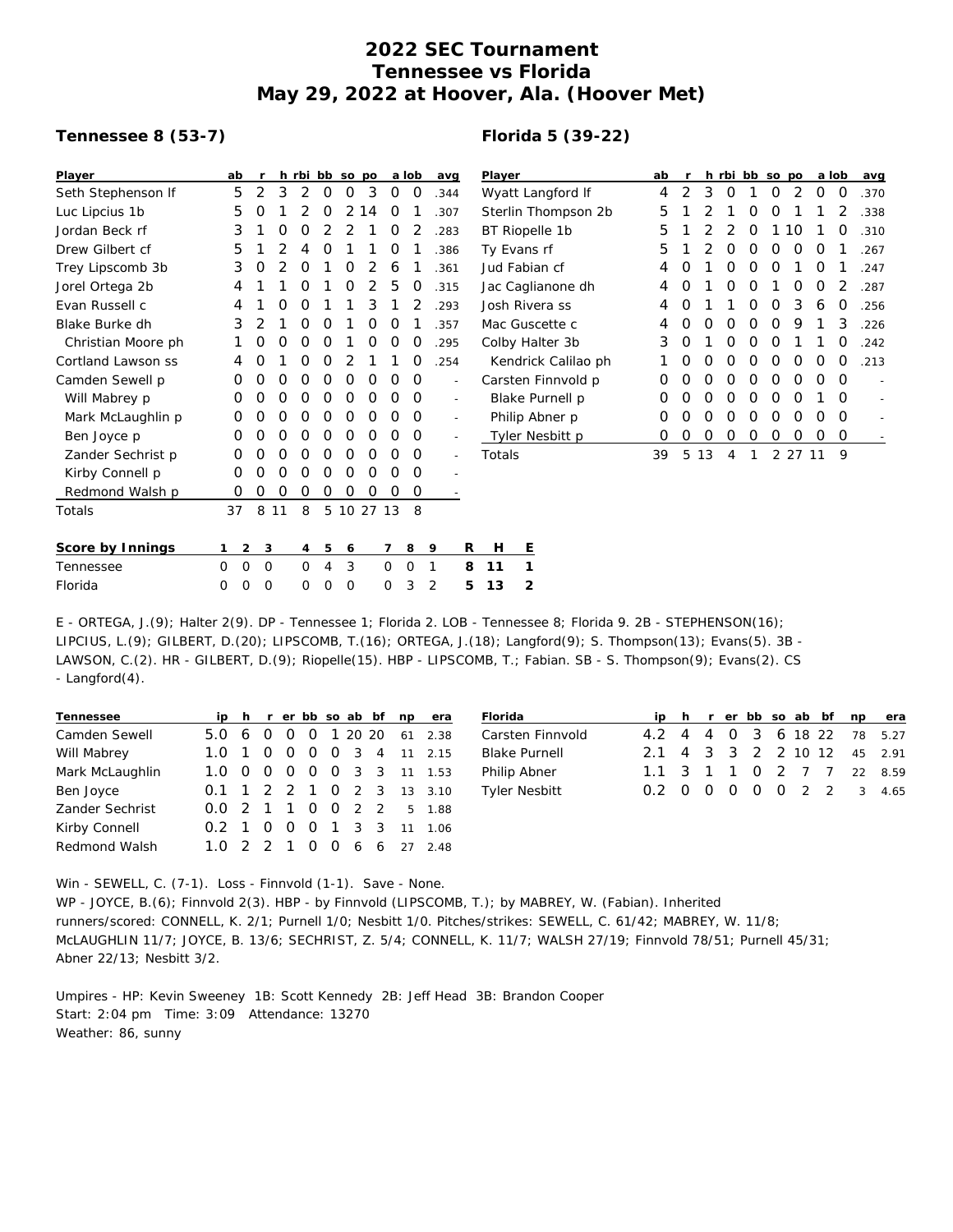## **2022 SEC Tournament Tennessee vs Florida May 29, 2022 at Hoover, Ala. (Hoover Met)**

| Score by Innings                                                                                                                                                                                                                                                           | 1                    | 2<br>3                                                | 4                          | 5                          | 6                          | 7                                            | 8 | 9                   | R      | H                     | E                   |                                                                                                                                                                                                                                                                                                                                                                                                                                                                                                                                                                                                      |
|----------------------------------------------------------------------------------------------------------------------------------------------------------------------------------------------------------------------------------------------------------------------------|----------------------|-------------------------------------------------------|----------------------------|----------------------------|----------------------------|----------------------------------------------|---|---------------------|--------|-----------------------|---------------------|------------------------------------------------------------------------------------------------------------------------------------------------------------------------------------------------------------------------------------------------------------------------------------------------------------------------------------------------------------------------------------------------------------------------------------------------------------------------------------------------------------------------------------------------------------------------------------------------------|
| Tennessee<br>Florida                                                                                                                                                                                                                                                       | $\Omega$<br>$\Omega$ | $\overline{0}$<br>$\mathbf 0$<br>$\Omega$<br>$\Omega$ | $\overline{0}$<br>$\Omega$ | $\overline{4}$<br>$\Omega$ | $\overline{3}$<br>$\Omega$ | $\overline{0}$<br>$\overline{0}$<br>$\Omega$ | 3 | $\overline{1}$<br>2 | 8<br>5 | 11<br>13              | $\overline{1}$<br>2 |                                                                                                                                                                                                                                                                                                                                                                                                                                                                                                                                                                                                      |
| J.; 1/cf GILBERT, D.; 21/3b LIPSCOMB, T.; 2/2b ORTEGA, J.; 6/c LOB.<br>RUSSELL, E.; 25/dh BURKE, B.; 9/ss LAWSON, C.; 16/p SEWELL, C.;<br>2/rf Evans; 4/cf Fabian; 14/dh Caglianone; 24/ss J. Rivera; 9/c<br>Guscette; 5/3b Halter; 49/p Finnvold;                         |                      |                                                       |                            |                            |                            |                                              |   |                     |        |                       |                     | Tennessee starters: 4/If STEPHENSON; 40/1b LIPCIUS, L.; 27/rf BECK, Thompson flied out to If (1-0 B). 0 runs, 2 hits, 0 errors, 2<br>Florida starters: 36/lf Langford; 26/2b S. Thompson; 15/1b Riopelle; Tennessee 6th - ORTEGA, J. doubled down the If line (1-2 KBSFF).<br>RUSSELL, E. walked (3-1 BKBBB). BURKE, B. reached on a fielder's<br>choice to first base (1-2 SBFFFF); RUSSELL, E. out at second 1b to                                                                                                                                                                                 |
| Tennessee 1st - STEPHENSON lined out to If (0-2 FK). LIPCIUS, L.<br>struck out swinging (0-2 KFS). 0 runs, 0 hits, 0 errors, 1 LOB.                                                                                                                                        |                      |                                                       |                            |                            |                            |                                              |   |                     |        |                       |                     | ss; ORTEGA, J. advanced to third. LAWSON, C. struck out swinging<br>(1-2 FFBS). STEPHENSON doubled down the If line, RBI (0-0); BURKE,<br>flied out to cf (1-2 BKS). BECK, J. walked (3-1 SBBBB). GILBERT, DB. advanced to third; ORTEGA, J. scored. LIPCIUS, L. doubled to<br>right center, 2 RBI (1-0 B); STEPHENSON scored; BURKE, B. scored.<br>BECK, J. struck out swinging, out at first c to 1b (0-2 KSS). 3                                                                                                                                                                                  |
| Florida 1st - Langford grounded out to ss (0-1 F). S. Thompson<br>singled to left field (0-0). S. Thompson stole second. Riopelle<br>runs, 1 hit, 0 errors, 1 LOB.                                                                                                         |                      |                                                       |                            |                            |                            |                                              |   |                     |        |                       |                     | runs, 3 hits, 0 errors, 1 LOB.<br>struck out swinging (2-2 KBFFFBFS). Evans popped up to 2b (0-0). Florida 6th - MABREY, W. to p for SEWELL, C Riopelle singled to<br>center field (2-2 BSFB). Evans lined into double play 2b to 1b (0-1<br>K); Riopelle out on the play. Fabian hit by pitch (0-0). Caglianone                                                                                                                                                                                                                                                                                     |
| advanced to second on a wild pitch. ORTEGA, J. grounded out to 3b<br>struck out swinging (0-2 SFS). 0 runs, 0 hits, 0 errors, 1 LOB.                                                                                                                                       |                      |                                                       |                            |                            |                            |                                              |   |                     |        |                       |                     | Tennessee 2nd - LIPSCOMB, T. hit by pitch (3-2 KFBBBF). LIPSCOMBollnded out to 3b (0-2 KF). 0 runs, 1 hit, 0 errors, 1 LOB.<br>(1-0 B). RUSSELL, E. struck out swinging (1-2 BFFFS). BURKE, B.Tennessee 7th - GILBERT, D. grounded out to ss (0-0). LIPSCOMB, T.<br>singled up the middle (1-1 BK). ORTEGA, J. walked (3-1 FBBBB);<br>LIPSCOMB, T. advanced to second. RUSSELL, E. grounded into double                                                                                                                                                                                              |
| down the If line (0-1 F). J. Rivera flied out to rf (1-1 SB).<br>Guscette grounded out to 2b (2-2 KBSB). 0 runs, 1 hit, 0 errors, 1<br>LOB.                                                                                                                                |                      |                                                       |                            |                            |                            |                                              |   |                     |        | hit, 0 errors, 1 LOB. |                     | Florida 2nd - Fabian grounded out to 3b (2-1 BBK). Caglianone singlepllay p to ss to 1b (0-1 S); ORTEGA, J. out on the play. 0 runs, 1<br>Florida 7th - McLAUGHLIN to p for MABREY, W J. Rivera grounded out                                                                                                                                                                                                                                                                                                                                                                                         |
| popped up to 2b (0-0). LIPCIUS, L. popped up to 3b (2-0 BB). BECKLOB.<br>J. struck out looking (2-2 KFBBK). 0 runs, 1 hit, 0 errors, 1 LOB.                                                                                                                                |                      |                                                       |                            |                            |                            |                                              |   |                     |        |                       |                     | to 1b unassisted (2-2 KBFB). Guscette flied out to cf (1-0 B).<br>Tennessee 3rd - LAWSON, C. tripled to left field (0-0). STEPHENSONHalter grounded out to 2b (1-2 FBK). 0 runs, 0 hits, 0 errors, 0<br>Tennessee 8th - Abner to p for Purnell. MOORE, C. pinch hit for                                                                                                                                                                                                                                                                                                                              |
| Florida 3rd - Halter fouled out to 3b (0-1 K). Langford singled up<br>the middle (2-2 SFBB). Langford out at second c to ss, caught<br>runs, 1 hit, 0 errors, 0 LOB.                                                                                                       |                      |                                                       |                            |                            |                            |                                              |   |                     |        |                       |                     | BURKE, B MOORE, C. struck out swinging (1-2 SKBS). LAWSON, C.<br>grounded out to ss (0-0). STEPHENSON singled to third base,<br>stealing. S. Thompson grounded out to 1b unassisted (3-1 BBSB). 0advanced to second on a throwing error by 3b (1-0 B). LIPCIUS, L.<br>struck out swinging (3-2 BBBKFS). 0 runs, 1 hit, 1 error, 1 LOB.                                                                                                                                                                                                                                                               |
| (0-1 K); LIPSCOMB, T. out on the play. 0 runs, 0 hits, 0 errors, 0<br>LOB.                                                                                                                                                                                                 |                      |                                                       |                            |                            |                            |                                              |   |                     |        |                       |                     | Tennessee 4th - GILBERT, D. grounded out to 2b (2-2 FBSBF). LIPS TOMMER Bth - JOYCE, B. to p for McLAUGHLIN. Langford walked (3-2<br>T. walked (3-2 BSBFBB). ORTEGA, J. popped into double play ss to FIBBKBFB). Langford advanced to second on a wild pitch. S. Thompson<br>grounded out to 2b (2-1 BKB); Langford advanced to third. Riopelle<br>homered to left center, 2 RBI (1-0 B); Langford scored. SECHRIST,<br>Z. to p for JOYCE, B Evans doubled to left center (0-1 K). Fabian                                                                                                            |
| Florida 4th - Riopelle grounded out to 3b (1-0 B). Evans singled up<br>the middle (0-1 F). Evans stole second. Fabian grounded out to 3b<br>(2-2 KFFBB); Evans advanced to third. Caglianone flied out to If<br>(0-0). 0 runs, 1 hit, 0 errors, 1 LOB.                     |                      |                                                       |                            |                            |                            |                                              |   |                     |        |                       |                     | singled to right field (1-1 BK); Evans advanced to third. CONNELL,<br>K. to p for SECHRIST, Z Caglianone struck out swinging (0-2 SFS).<br>J. Rivera singled to left field, RBI (3-2 BBKFB); Fabian advanced<br>to second; Evans scored. Guscette reached on a fielder's choice to<br>third base (1-0 B); J. Rivera advanced to second; Fabian out at                                                                                                                                                                                                                                                |
| Tennessee 5th - RUSSELL, E. reached on a throwing error by 3b,<br>advanced to second (2-2 BBKF). BURKE, B. singled to right field<br>second on a wild pitch; BURKE, B. advanced to third. BECK, J.<br>intentionally walked. GILBERT, D. doubled to left field, 3 RBI (0-2) |                      |                                                       |                            |                            |                            |                                              |   |                     |        | errors, 1 LOB.        |                     | third 3b unassisted. 3 runs, 4 hits, 0 errors, 2 LOB.<br>(3-2 FBBBF); RUSSELL, E. advanced to third. LAWSON, C. struck bethnessee 9th - BECK, J. grounded out to ss (2-2 SFBB). GILBERT, D.<br>swinging (0-2 SSS). STEPHENSON singled down the 3b line, bunt, RBI mered to right field, RBI (2-0 BB). LIPSCOMB, T. doubled to left<br>(0-0); BURKE, B. advanced to second; RUSSELL, E. scored, unearneethter (0-0). Nesbitt to p for Abner. ORTEGA, J. popped up to 1b<br>LIPCIUS, L. struck out looking (1-2 SSBK). STEPHENSON advance (1to B). RUSSELL, E. flied out to If (0-0). 1 run, 2 hits, 0 |
| B. scored, unearned. Purnell to p for Finnvold. LIPSCOMB, T.<br>grounded out to ss (1-2 BKSFF). 4 runs, 3 hits, 1 error, 1 LOB.                                                                                                                                            |                      |                                                       |                            |                            |                            |                                              |   |                     |        |                       |                     | FS); BECK, J. scored, unearned; STEPHENSON scored, unearnedFBbdBXEth - WALSH to p for CONNELL, K Calilao pinch hit for<br>Halter. Calilao fouled out to c (2-2 KBKBFF). Langford doubled to<br>left center (3-2 KBFBFB). S. Thompson doubled to left center, RBI<br>(1-1 KB); Langford scored. Riopelle grounded out to 2b (1-2 KSB);                                                                                                                                                                                                                                                                |
| Florida 5th - J. Rivera grounded out to 3b (3-1 BSBB). Guscette<br>grounded out to 3b (0-1 S). Halter singled to pitcher, bunt (0-0).                                                                                                                                      |                      |                                                       |                            |                            |                            |                                              |   |                     |        |                       |                     | S. Thompson advanced to third. Evans reached on a fielding error by<br>2b (1-2 KSB); S. Thompson scored, unearned. Fabian fouled out to If                                                                                                                                                                                                                                                                                                                                                                                                                                                           |

 Langford singled to left field (0-1 K); Halter advanced to second. (0-1 K). 2 runs, 2 hits, 1 error, 1 LOB.